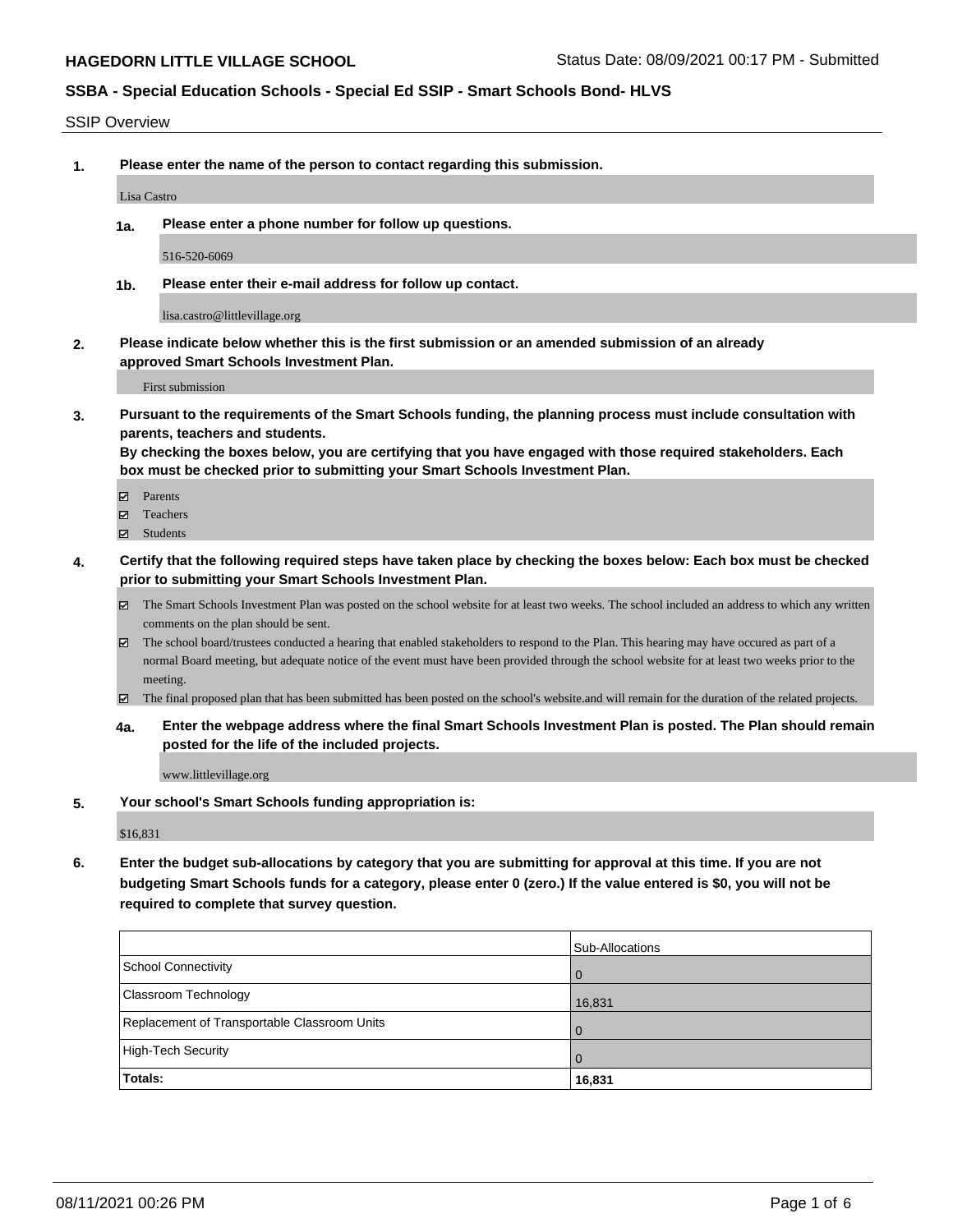School Connectivity

**1. Describe how you intend to use Smart Schools funds for high-speed broadband and/or wireless connectivity projects in school buildings.**

(No Response)

**2. Describe how the school plans to use digital connectivity and technology to improve teaching and learning.**

(No Response)

**3. Does your School Connectivity project require new construction or substantially altered space and result in capitalized cost in excess of \$100,000?**

No

**4. If you are submitting an allocation for School Connectivity complete this table. Note that the calculated Total at the bottom of the table must equal the Total allocation for this category that you entered in the SSIP Overview overall budget.** 

|                                            | Sub-Allocation |
|--------------------------------------------|----------------|
| Network/Access Costs                       | (No Response)  |
| <b>Outside Plant Costs</b>                 | (No Response)  |
| School Internal Connections and Components | (No Response)  |
| <b>Professional Services</b>               | (No Response)  |
| Testing                                    | (No Response)  |
| <b>Other Upfront Costs</b>                 | (No Response)  |
| <b>Other Costs</b>                         | (No Response)  |
| Totals:                                    | 0              |

**5. Please detail the type, quantity, per unit cost and total cost of the eligible items under each sub-category. This is especially important for any expenditures listed under the "Other" category. All expenditures must be eligible for tax-exempt financing to be reimbursed with Smart Schools funds. Sufficient detail must be provided so that we can verify this is the case. If you have any questions, please contact us directly through smartschools@nysed.gov. Add rows under each sub-category for additional items, as needed.**

| each type.<br>(No Response)      | (No Response)          | (No Response) | (No Response) | (No Response)     |
|----------------------------------|------------------------|---------------|---------------|-------------------|
|                                  |                        |               |               |                   |
| Repeat to add another item under |                        |               |               |                   |
| ∣type.                           |                        |               |               |                   |
| Select the allowable expenditure | I Item to be purchased | Quantity      | Cost per Item | <b>Total Cost</b> |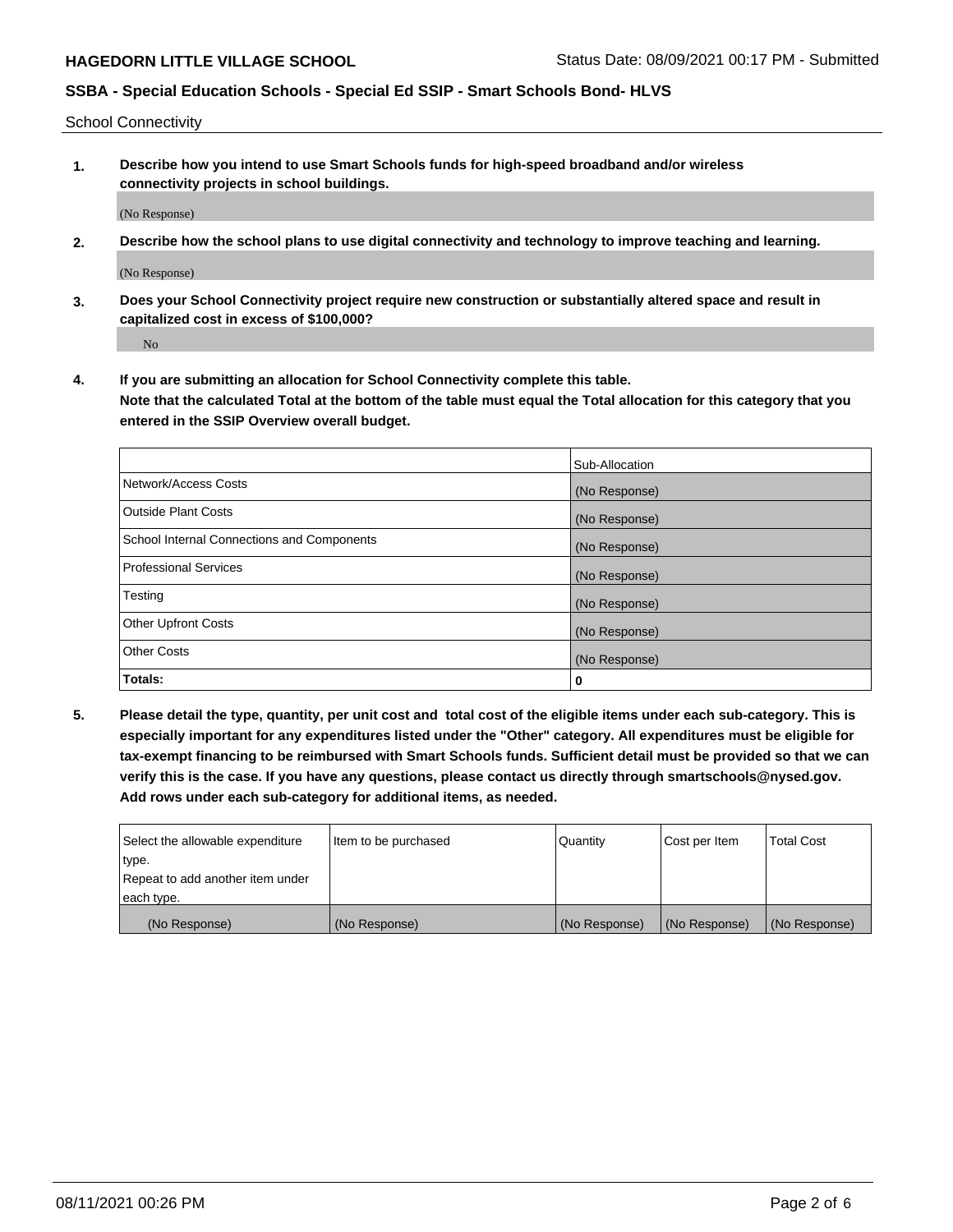Classroom Learning Technology Equipment (Devices)

**1. Describe the devices you intend to purchase and their compatibility with existing or planned platforms or systems.**

HLVS is currently using Smart Board Technology. There would be no issues with compatibility, learning or using the Smart Boards.

**2. Describe how the proposed technology purchases will improve teaching and learning inside or outside of the classroom.**

HLVS intends to use the full allocation of \$16,831 for Smart board technology.

Smart Board can provide students with an enriched learning experience by projecting visual elements. It also makes differentiated learning much easier because teachers are able to accommodate different learning styles. Visual learners are able to observe the whiteboard, while tactile learners can learn by touching the boards. The touchscreen option allows teachers to run programs with the tap of their finger. This makes it not only easy to navigate for the teacher but for the students as well

**3. To ensure the sustainability of technology purchases made with Smart Schools funds, schools must have a plan to maintain and support technology purchases reimbursed with Smart Schools funds. This sustainability plan should support recurring costs of use that are ineligible for Smart Schools funding such as device maintenance, technical support, Internet and wireless fees, maintenance of hotspots, staff professional development, building maintenance and the replacement of incidental items.**

By checking this box, you certify that the school has a sustainability plan as described above.

**4. Schools must ensure that devices purchased with Smart Schools funds will be distributed, prepared for use, maintained and supported appropriately. Schools must maintain detailed device inventories in accordance with generally accepted accounting principles.**

By checking this box, you certify that the school has a distribution and inventory management plan and system in place.

- **5. Schools must contact the SUNY/CUNY teacher preparation program that supplies the largest number of its new teachers to request advice on innovative uses and best practices at the intersection of pedagogy and educational technology.**
	- By checking this box, you certify that you have contacted the SUNY/CUNY teacher preparation program that supplies the largest number of your new teachers to request advice on these issues.
	- **5a. Please enter the name of the SUNY or CUNY Institution that you contacted.**

SUNY Old Westbury

**5b. Enter the primary Institution phone number.**

516-628-5603

**5c. Enter the name of the contact person with whom you consulted and/or will be collaborating with on innovative uses of technology and best practices.**

Dr. Diana Sukhram

**6. If you are submitting an allocation for Classroom Educational Technology, complete this table. Note that the calculated Total at the bottom of the table must equal the Total allocation for this category that you entered in the SSIP Overview overall budget.**

|                         | Sub-Allocation |
|-------------------------|----------------|
| Interactive Whiteboards | 16,831         |
| Computer Servers        | (No Response)  |
| Desktop Computers       | (No Response)  |
| Laptop Computers        | (No Response)  |
| <b>Tablet Computers</b> | (No Response)  |
| <b>Other Costs</b>      | (No Response)  |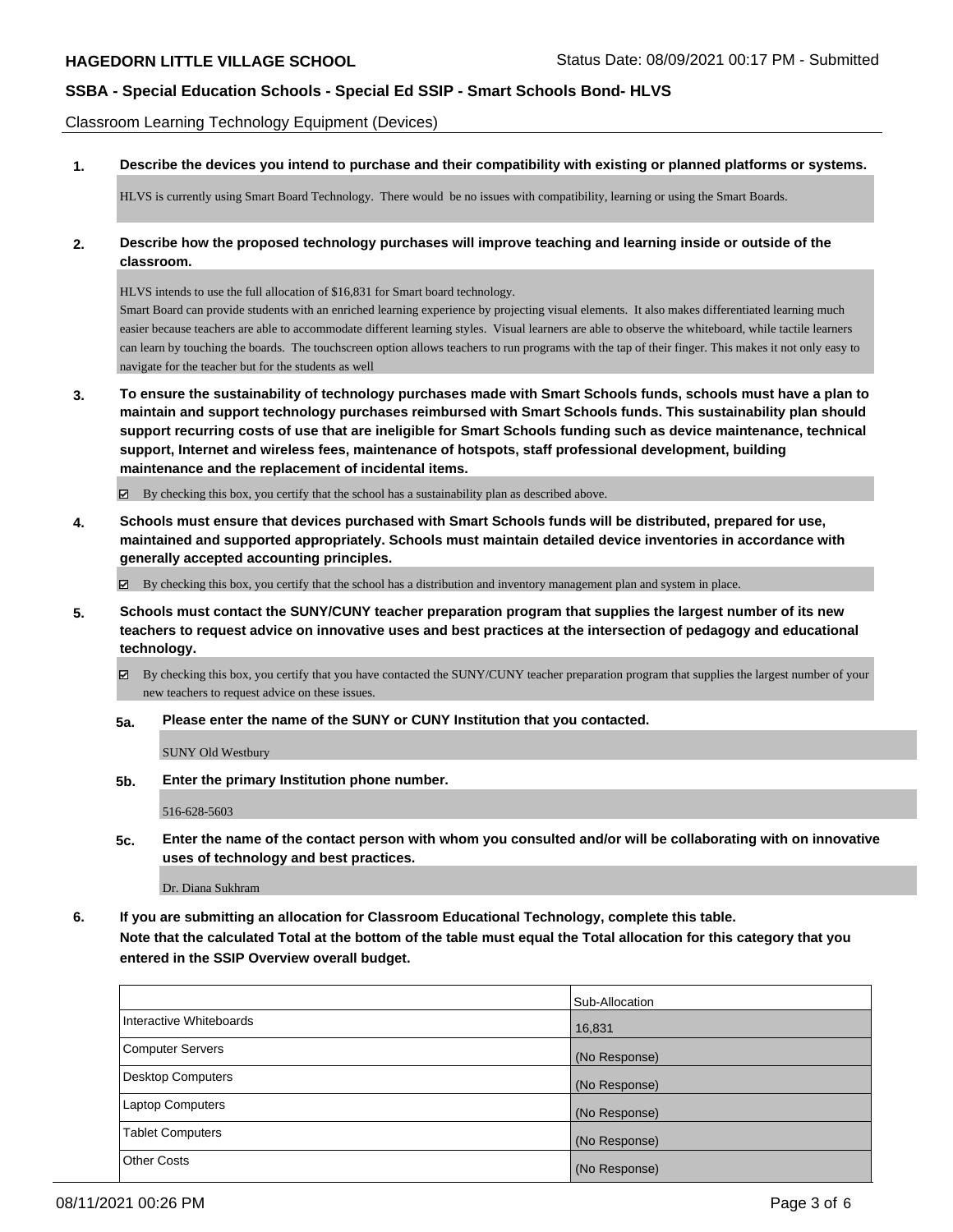Classroom Learning Technology Equipment (Devices)

|         | 'Sub-<br>эног   |
|---------|-----------------|
| Totals: | 16.831<br>10,03 |

**7. Please detail the type, quantity, per unit cost and total cost of the eligible items under each sub-category. This is especially important for any expenditures listed under the "Other" category. All expenditures must be capital bond eligible to be reimbursed with Smart Schools funds. If you have any questions, please contact us directly through smartschools@nysed.gov.**

**Add rows under each sub-category for additional items, as needed.**

| Select the allowable expenditure | Item to be purchased | Quantity | Cost per Item | <b>Total Cost</b> |
|----------------------------------|----------------------|----------|---------------|-------------------|
| ∣type.                           |                      |          |               |                   |
| Repeat to add another item under |                      |          |               |                   |
| each type.                       |                      |          |               |                   |
| Interactive Whiteboards          | <b>Smart Boards</b>  | 3.00     | 5.610         | 16.831            |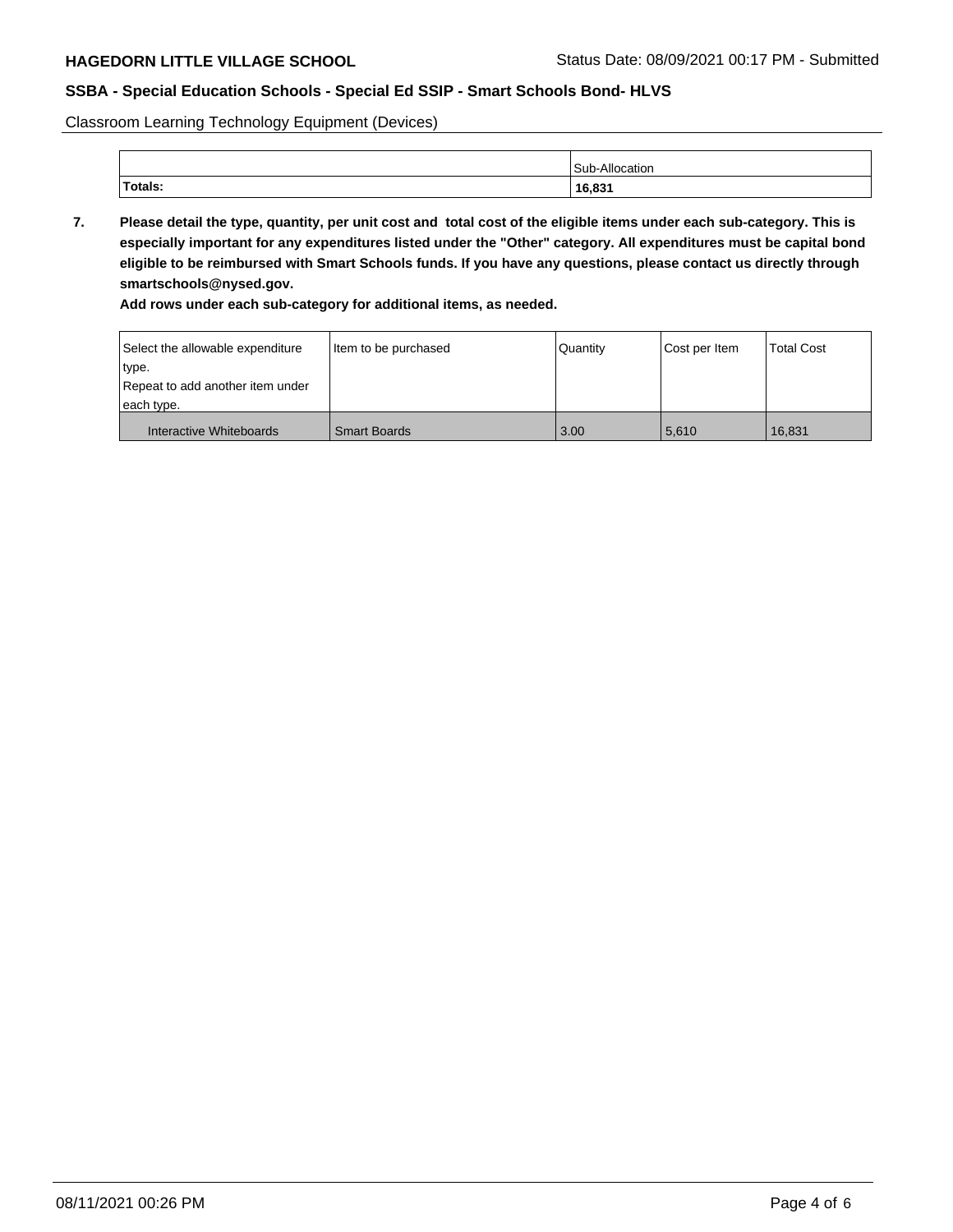Replace/Modernize Transportable Classrooms

**1. Describe the school's plan to construct, enhance or modernize education facilities to provide high-quality instructional space by replacing transportable classrooms.**

(No Response)

**2. Does your Classroom Trailer project require new construction or substantially altered space and result in capitalized cost in excess of \$100,000?**

(No Response)

**3. If you have made an allocation for Replace Transportable Classrooms, complete this table. Note that the calculated Total at the bottom of the table must equal the Total allocation for this category that you entered in the SSIP Overview overall budget.**

|                                                | Sub-Allocation |
|------------------------------------------------|----------------|
| Construct New Instructional Space              | (No Response)  |
| Enhance/Modernize Existing Instructional Space | (No Response)  |
| Other Costs                                    | (No Response)  |
| Totals:                                        | 0              |

**4. Please detail the type, quantity, per unit cost and total cost of the eligible items under each sub-category. This is especially important for any expenditures listed under the "Other" category. All expenditures must be capital bond eligible to be reimbursed with Smart Schools funds. If you have any questions, please contact us directly through smartschools@nysed.gov.**

**Add rows under each sub-category for additional items, as needed.**

| Select the allowable expenditure | lltem to be purchased | Quantity      | Cost per Item | <b>Total Cost</b> |
|----------------------------------|-----------------------|---------------|---------------|-------------------|
| type.                            |                       |               |               |                   |
| Repeat to add another item under |                       |               |               |                   |
| each type.                       |                       |               |               |                   |
| (No Response)                    | (No Response)         | (No Response) | (No Response) | (No Response)     |